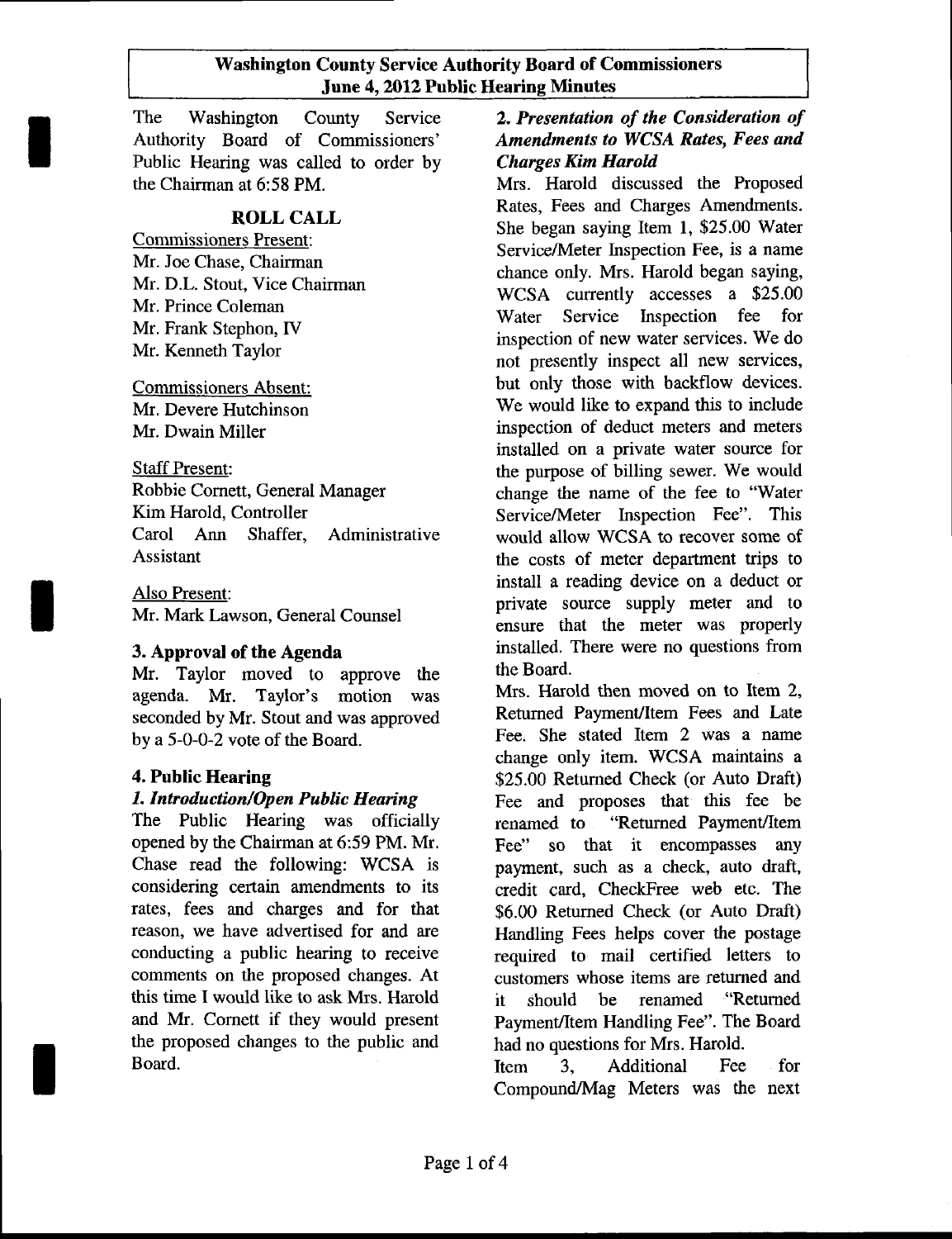# Washington County Service Authority Board of Commissioners June 4, 2012 Public Hearing Minutes

amendment Mrs. Harold explained saying, our connection fees listed for Water and Wastewater do not take into account the additional cost to WCSA that should be recovered from a customer requiring or demanding a compound meter. Compound meters provide the capability of accurately measuring both high and low flow rates for customers that may need intermittent or continuous low flow. This fee is in addition to normal tap fees.

The next item Mrs. Harold discussed was Item 4, Correction to Footnote # 4, as it should say "Changes for Main & Fire Line Taps...." Instead of "Charges for Water Taps..." The footnote is in the proper section on the Summary of Approved Rates, Fees and Charges, but it needs to be re-named. There were no questions from the Board.

Mrs. Harold then moved on to review Item 5, metering of private water supply or deduct meter. Saying, WCSA staff has itemized a list of parts and accessories that are typically needed for a customer who desires to install a deduct meter or a meter for the purposes of metering a private water supply. We propose a \$315.00 charge for these parts. An example of a deduct meter is for someone who irrigates their lawn and has public sewer; the deduct meter measures the irrigation water used which is the deducted from the primary meter fot sewer usage bill. Mrs. Harold added, we propose a \$13.05 per month fee be established for sewer bill processing to cover the cost of the meter reading, processing and handling of reading deduct meters or sewer only meters. WCSA rules and regulates state "A sewer bill processing fee equal to 2,000 gallons sewer use per month shall be assessed to cover the cost of the meter

reading, processing and handling." We were already charging out customers this fee, but it was left off the Rates, Fees and Charges sheet when developed an approved in 2009 and 2011.

Mr. Comett discussed the last proposed amendment, Item # 6, Wastewater Connection Fee and Surcharge, which is a new fee. The connection fee would allow us to access the connection fee based on BOD or TSS as opposed to flow volume when a non residential customer wants to connect to the sewer system and is going to have an unusually high, something greater than 250 mg/liter concentration of BOD or TSS. As you can note from the report and update, flow strength also correlates to flow volume. If we have a customer whose flow strength is higher than 250 mg/liter, we need to access the connection fee based on strength and not flow, so it will be accessed on the higher of the two components, whether that be strength or flow. Correlating with that, for any customer who is a high strength discharger, it creates greater demand on the treatment system. For that reason, we have worked with CHA to develop a surcharge of \$.31 per pound for BOD and \$ .06 per pound for TSS to cover the additional operation cost associated with high strength waste. The item associated with the connection fee has been added as Footnote # 6 to the summary of Rates, Fees and Charges. We proposed a new billing category for high strength flow based on \$.31 per pound for BOD and \$.06 per pound for TSS.

## 3. Invitation for all Wishing to Support the Adjustments to Speak With a 5 Minute Limit

There were no individuals present to speak in support of the adjustments.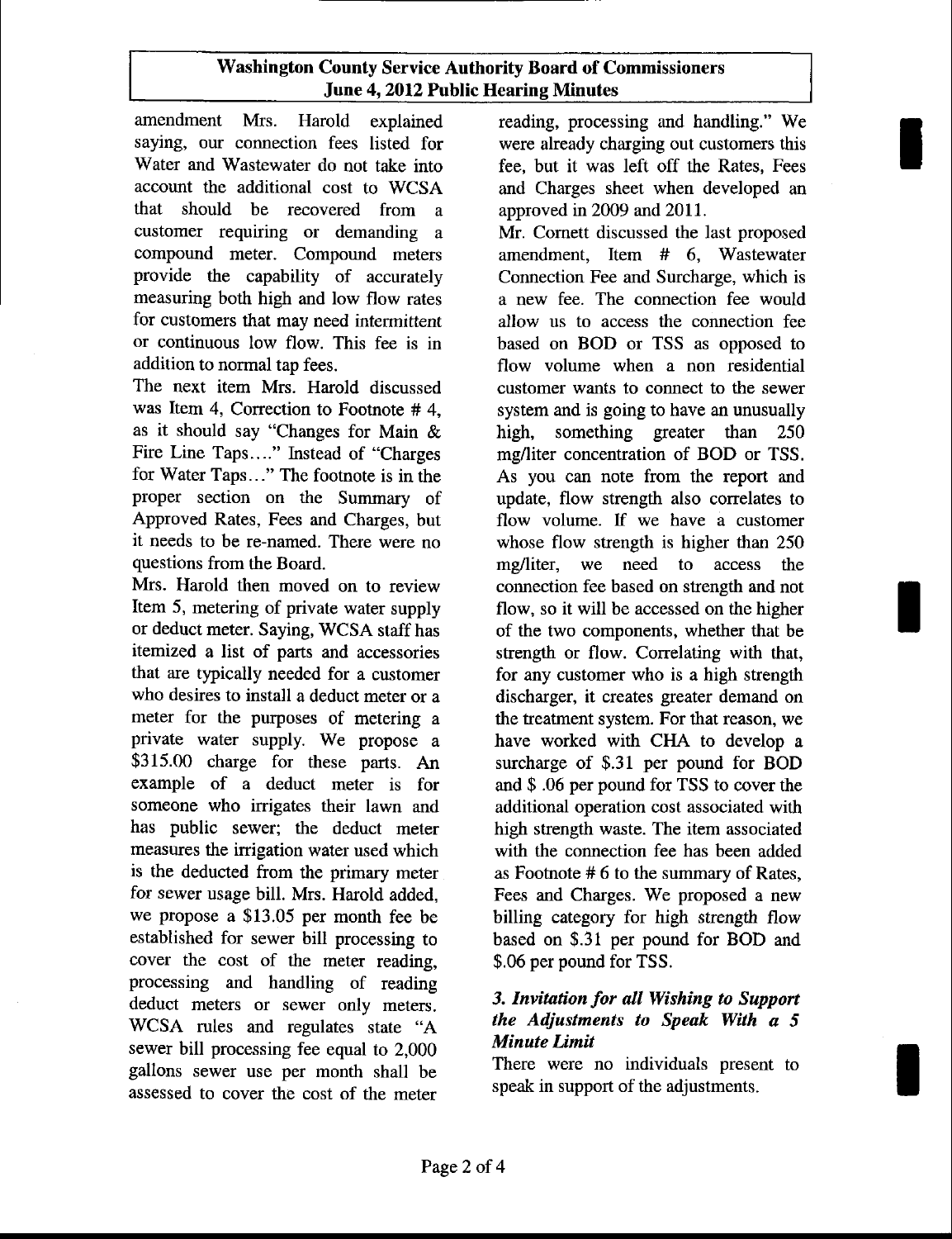#### Washington County Service Authority Board of Commissioners June 4,2012 Public Hearing Minutes

# 4. Invitation for all Wishing to Oppose the Adjustments to Speak With a 5 Minate Limit

There were no individuals present to speak in opposition of the adjustments.

## 5. Close Public Hearing

t

The Public Hearing was officially closed at 7:09 PM.

# 6. Board Discussion, if Any

There was no further Board discussion.

Mr. Chase asked if the Board would like to take action now on the proposed Resolution. Mr. Comett addressed the Board saying, in light of no public comments this evening; we have no reason to think our recommendations to the Board will be different at the June 25<sup>th</sup> meeting. Mr. Cornett continued saying, he felt it would be appropriate for the Board to consider the Resolution if Mr. Lawson had no concems or reservations. Mr. Lawson stated he had none.

Mr. Stephon motioned to approve the Resolution to the WCSA Rates, Fees and Charges. Mr. Stout seconded the motion and the Board approved voting 5-0-0-2.

#### 5. Recess

There was no recess.

#### 6. Consideration of Required Virginia Retirement System Changes Kim Harold, Robbie Cornett

Mrs. Herald began by informing the Board of the Virginia Retirement System (VRS) changes. Mrs. Harold summarized the letter from VRS saying, VRS notified us in House Item Appropriation Act 468(H) and in Senate Blll 497 they are requiring employers make a decision by no later than July 1, 2012, to approve changes to the employer contribution rate options and

changes to the employee contribution rate options.

Mrs. Harold then discussed Resolution 1, the Employer Retirement Rate Contribution Rate Election. The rate certified for WCSA by the VRS Board of Trustees for 2012-2014 is 7.26%. They will allow WCSA to phase in that rate at 70%, 80% and 90%, over the next eight years, with the altemate rate being at 5.08% Mrs. Herald then discussed considerations in electing the contribution rate, if using the altemate rate. One being reduced contributions to the employer account. It will also result in lower funded ration when the next Actuarial Valuation is performed and, thus, a higher calculated contribution rate at that time. Lastly, it will be required that you include the Net Pension Obligation and GASB Standards in the notes to you financial statements.

Mrs. Herald then discussed Resolution 2, the Member Contribution Election. Mrs. Harold read the following excerpt from the VRS letter: all of Plan I and Plan 2 school division and political subdivision employees must begin paying the 5% member contribution effective July 1, 2012. AII employees hired on or after July 1, 2012 must pay the full 5% upon employment with no phase-in allowed. For current employees, the bill allows governing bodies to phase in the member contribution in each of the next five years or until current employees are paying the full 5% contribution, whichever is earlier. Phase-in increases must be in whole percentages for at least 1% of creditable compensation per year, with comparable offsetting salary increases. By no later than July 1, 2012, the local goveming body must approve the amount of the body member contribution that current employees will

 $\overline{a}$